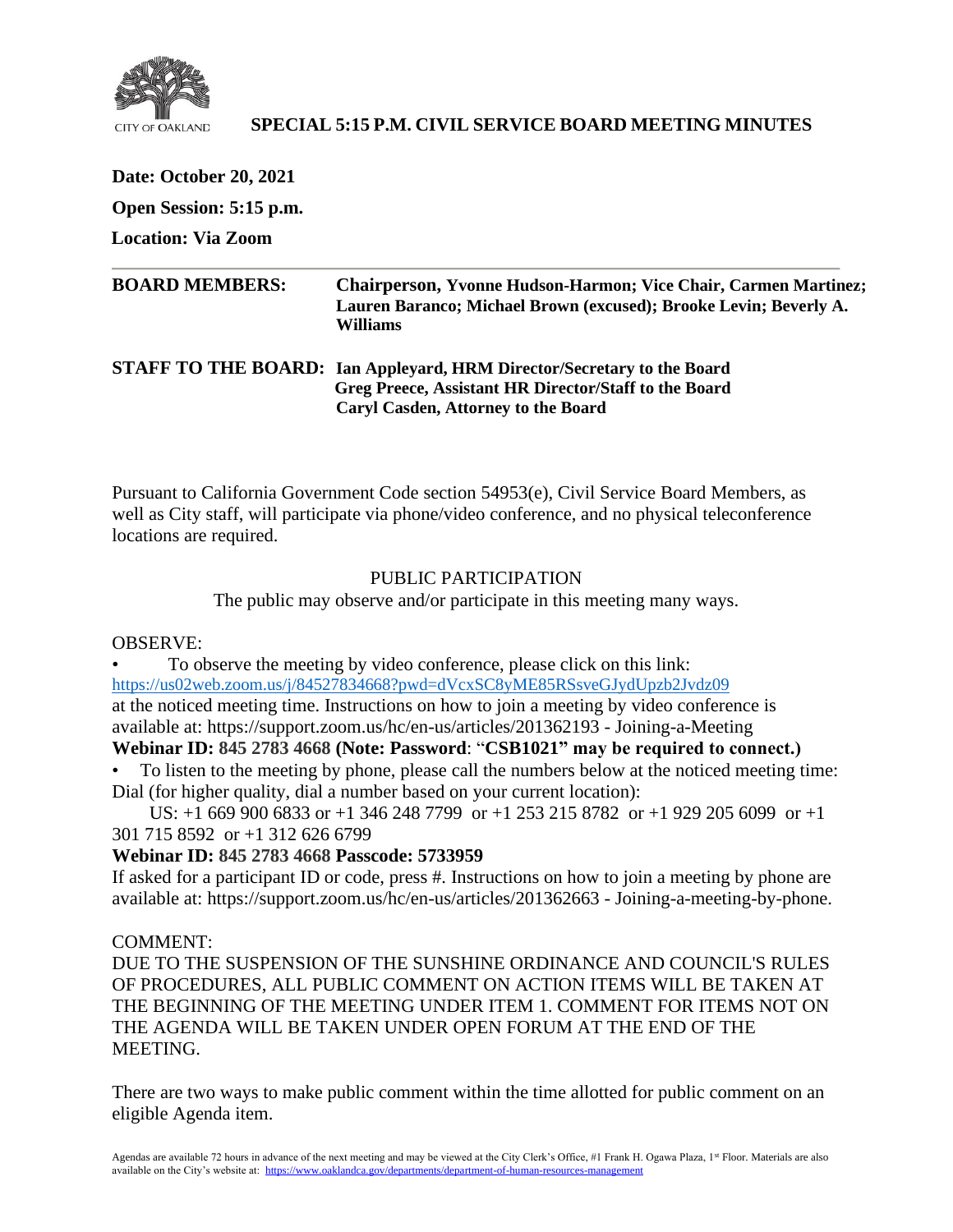• To comment by Zoom video conference, click the "Raise Your Hand" button to request to speak when Public Comment is being taken on an eligible agenda item at the beginning of the meeting. You will then be unmuted, during your turn, and allowed to participate in public comment. After the allotted time, you will then be re-muted. Instructions on how to "Raise Your Hand" is available at: https://support.zoom.us/hc/en-us/articles/205566129 - Raise-Hand-In-Webinar.

• To comment by phone, please call on one of the above listed phone numbers. You will be prompted to "Raise Your Hand" by pressing "\*9" to request to speak when Public Comment is being taken on an eligible agenda Item at the beginning of the meeting. You will then be unmuted, during your turn, and allowed to make public comments. After the allotted time, you will then be re-muted. Instructions of how to raise your hand by phone are available at: https://support.zoom.us/hc/en-us/articles/201362663 - Joining-a-meeting-by-phone.

If you have any questions, please email Greg Preece, Assistant Human Resources Director at GPreece@oaklandca.gov. – Human Resources Management Department.

# **OPEN SESSION AGENDA**

# **ROLL CALL**

## **1) PUBLIC COMMENT:**

## **COMMENT ON ALL ACTION ITEMS WILL BE TAKEN AT THIS TIME. COMMENTS FOR ITEMS NOT ON THE AGENDA WILL BE TAKEN DURING OPEN FORUM.**

#### **2) REVIEW AND TAKE POSSIBLE ACTION ON A RESOLUTION (AB 361, FILED 9/16/2021) ESTABLISHING CERTAIN FINDINGS JUSTIFYING THE ONGOING NEED FOR VIRTUAL MEETINGS ACTION**

#### **45077 A motion was made by Member Baranco and seconded by Member Williams to approve the Resolution. The motion passed.**

**Votes:** Board Member Ayes: – Hudson-Harmon, Martinez, Baranco, Levin, Williams.

 Board Member Noes: None Board Member Abstentions: None Board Members Absent: Brown

## **3) OPEN FORUM**

## **4) ADJOURNMENT**

#### **45078 A motion was made by Vice Chair Martinez and seconded by Member Williams to approve the Resolution. The motion passed.**

**Votes:** Board Member Ayes: – Hudson-Harmon, Martinez, Baranco, Levin, Williams.